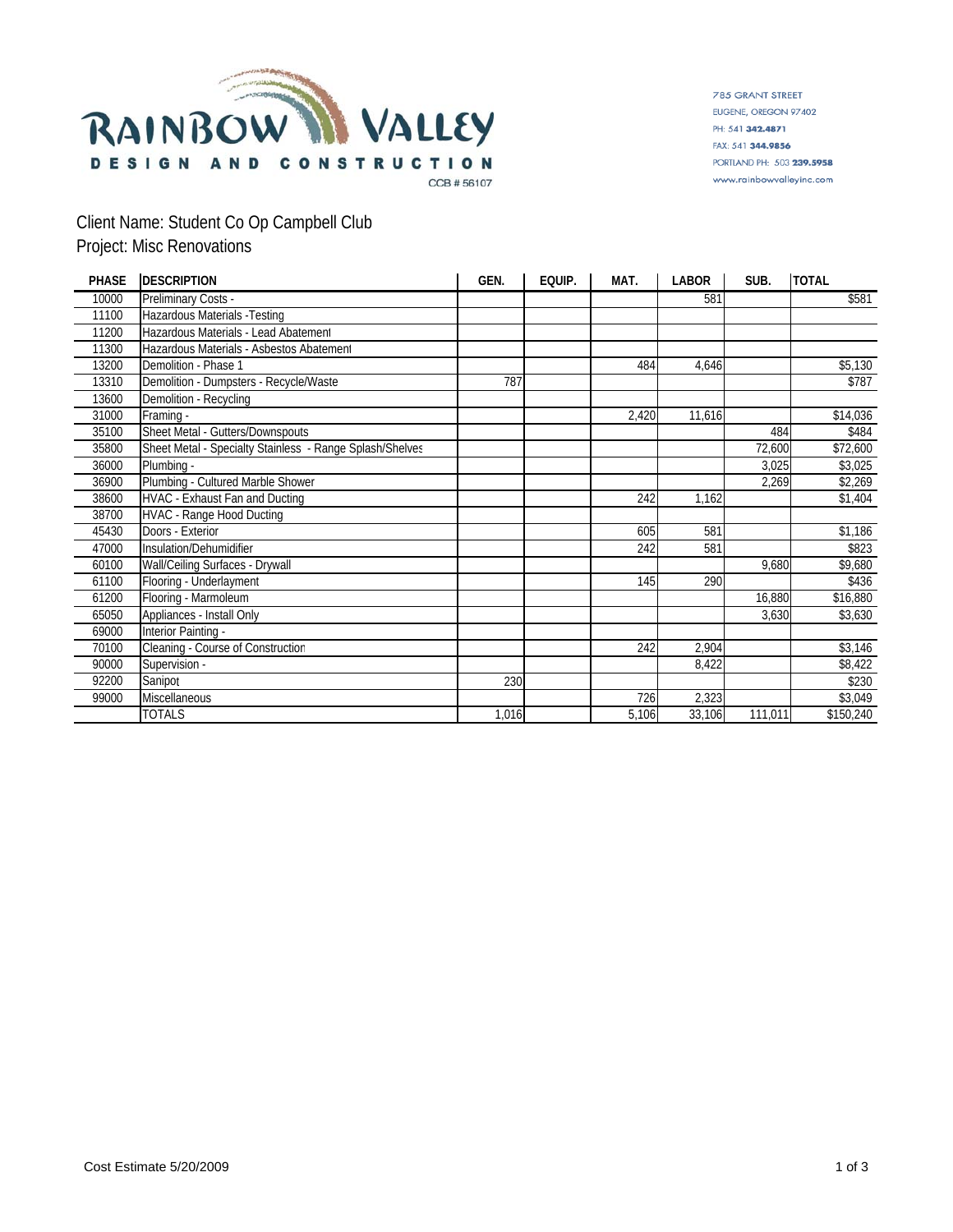## **Rainbow Valley Design and Construction Line Item Notes 5/20/2009**

Client Name: Student Co Op Campbell Club Project: Misc Renovations

### **General Notes**

- **1 Please read these notes carefully. The individual notes indicate important information about individual line item costs and considerations**
- **2 If there is a "\*Need a Bid " note, it means this item may change slightly when we begin work and get a solid bid from our subcontractor/supplier. On some remodels it is virtually impossible to get a bid before we commence construction. This number is our best guess.**
- **3 Our standard contract is a hybrid of "cost/plus" and "bid" forms. We provide a construction estimate then track all of our actual costs through the job, add 10% overhead and then a 10% Design-Builder Fee. The attached construction estimate IS NOT A FIRM BID. You will be billed for the ACTUAL COST of construction pursuant to the terms and limitations set forth in your construction Contract. PLEASE REFER TO SECTION 2 OF YOUR CONSTRUCTION CONTRACT FOR SPECIFICS OF HOW THIS ESTIMATE RELATES TO THE ACTUAL AMOUNT YOU WILL PAY FOR THE CONSTRUCTION WORK.**

**10000 Preliminary Costs** - **Costs associated with preparation for starting the project including pre-job meetings, scheduling, ordering materials, initial site** visit, etc.

11100 Hazardous Materials -Testing entity and the By Client. Older homes may contain known hazardous materials. Homes built before 1978 may have lead paint. Homes *built before 1987 may have building materials with asbestos content. Rainbow Valley Design and Construction is neither a licensed "Tester" or "Abatement Contractor". Federal and State Law requires us to have a survey completed by a licensed testing organization for homes built before 1987 prior to our commencing work to identify materials within the area of construction that may contain asbestos. If asbestos is detected in concentrations above 1% then the services of a licensed abatement contractor may be necessary, if encapsulation is not an option. Federal and State Law also requires us to provide you with an informational publication about Lead Paint. We can also direct a licensed tester to perform a survey for Lead but this is not currently required.*<br>By Client.

**13200 Demolition - Phase 1 All surface/nonstructural demolition, fixture and appliance removal will be performed by the owners affiliates with direction of** RBV Lead Carpenter and or Project Manager. Any structural repairs will be done by RBV on a time and material basis.

**13310 Demolition - Dumpsters - Recycle/Waste** Allowance for removal of non recyclable debris per 30 yard dumpster.

**31000 Framing -** This is an allowance of two weeks of time for two carpenters to reframe where structural damage has been found and to frame in soffits if required for new plumbing, electrical and mechanical drops or chases. This also will include the necessary repairs to the roof structure over the basement entry door. Allowance for materials.

This is an allowance to install new kitchen counters, shelving and backslashes as per walk thru instructions.

**36000 Plumbing -** To budget a BULL'S EYE number in this tier is incalculable. I'm figuring a minimum of three man hours per fixture to inspect and repair the subjected fixture at the allowance rate of \$77 per hour(i.e.- toilet flange/trap, shower drain/trap or sink waste line or trap). The stated allowance is a budget for repairing four showers, three toilets and two sinks in this residence. No materials are included. Installation of new fixtures will be on a time and material basis. Material allowance for toilets will be approx \$250 each. Material allowance for bath sink and faucets will be approx \$250. Kitchen fixtures and installations as well as floor drains will be on a time and material basis.

**36301 Plumb. Fixt. - Toilet and Seat** Allowance for three toilet replacements including angle stops.

**36302 Plumb. Fixt. - Lav. and faucet** Allowance for two sink and faucet replacements including angle stops.

**36900 Plumbing - Cultured Marble Shower** This is an allowance to install typical 3' x 3' x 7' cultured marble shower w/ vinyl pan and concrete base w/ curb threshold and EZ test drain. Cost does not include trim or jambs. Standard swirl color applies.

**38600 HVAC - Exhaust Fan and Ducting Allowance of \$200 for materials and two days of labor to repair or replace malfunctioning bathroom exhaust fans for entire** residence.

45430 Doors - Exterior **Allowance to install new solid core wood door and hardware in basement access area.**<br>47000 Insulation/Dehumidifier **Allowance in the State of Constant** This is to repair any insulation damaged in de

This is to repair any insulation damaged in demolition or course of construction.

**Category Category Line Item Notes** 

11200 Hazardous Materials - Lead Abatement. **11300 Hazardous Materials - Asbestos Abatement** By Client.

**13600 Demolition - Recycling Community Community By Client.** 

**35100 Sheet Metal - Gutters/Downspouts** Allowance to inspect and repair the gutter over the kitchen area. **35800 Sheet Metal - Specialty Stainless - Range Splash/Shelves**

**36307 Plumb. Fixt. - Shower Valve/Trim** Nothing allotted.

**38700 HVAC - Range Hood Ducting Noting Allotted.** Nothing allotted.